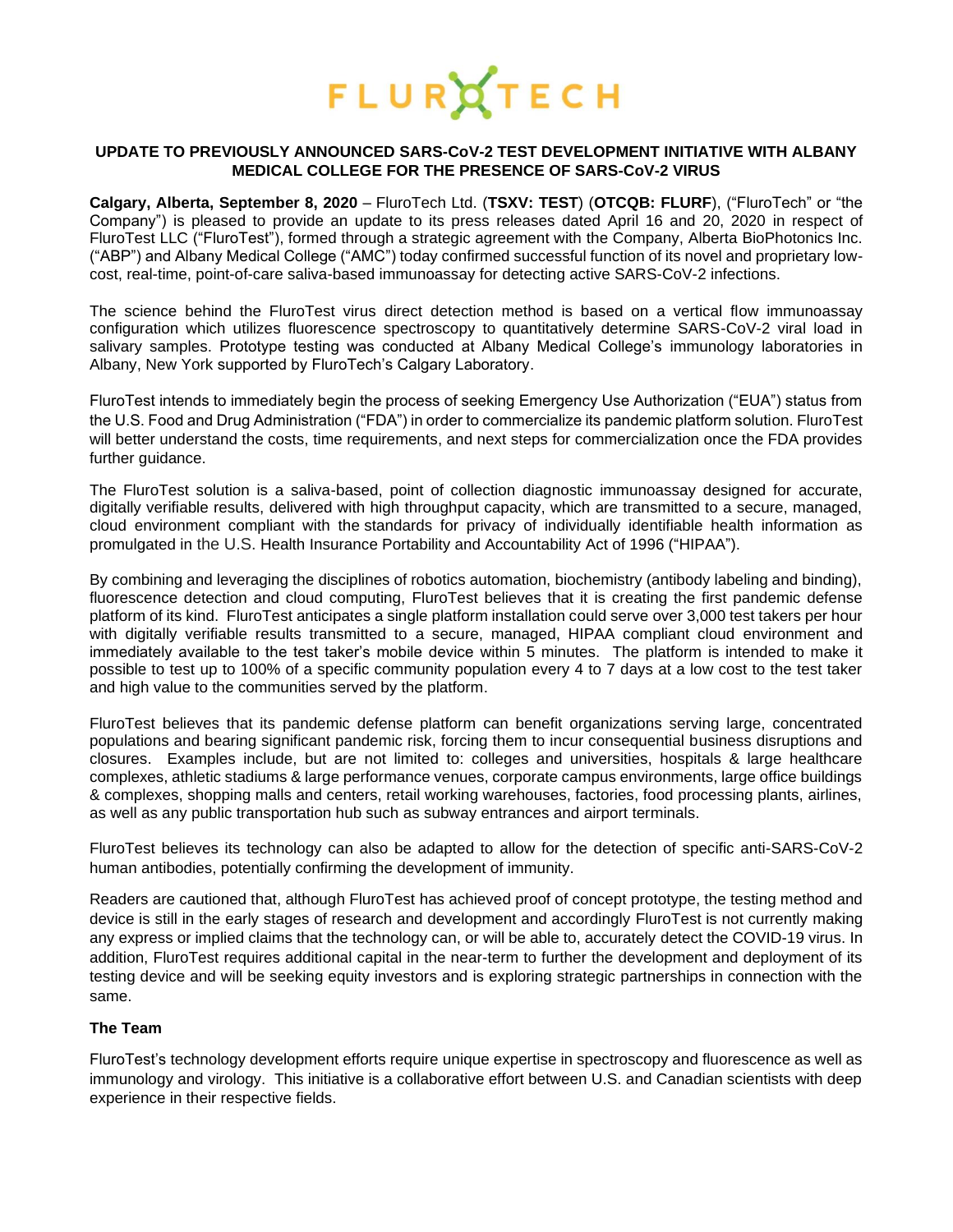

For immunology and virology expertise, FluroTest has partnered with Albany Medical College's immunology and microbial disease department. AMC is located in the State of New York. The Department's research team is led by Dennis Metzger, Ph.D., professor and chair of the department, along with assistant professor Kouacou Konan, Ph.D., who is working with FluroTech to develop the technology. Dr. Konan's research program concentrates on virus detection and the mechanisms responsible for viral disease pathogenesis. The program is supported by a Biosafety Level 3 laboratory that allows for the use of highly virulent pathogens and is one of the few such facilities in the state of New York. Dr. Konan has obtained approval for COVID-19 work in his Biosafety Level-3 laboratory. As part of Albany Medical Center, the only academic medical center and Level 1 Trauma Center serving northeastern New York and western New England, Albany Medical College is in a unique position to begin large scale sample collection and clinical trials which will assist in obtaining regulatory/FDA approvals. "My colleagues and I look forward to continuing our collaboration on antibodies with the science team of FluroTech led by Dr. Mauricio Arias and on fluorescence spectroscopy with Dr. Elmar Prenner from the University of Calgary," noted Dr. Konan. "This initiative enriches our mission of patient care, research and education—three critical factors to address this difficult viral problem for the people we serve."

FluroTech has a long-standing collaboration on fluorescence spectroscopy with Dr. Elmar Prenner. Dr. Prenner is the original developer of the core technology which is owned by Alberta BioPhotonics. Dr. Prenner, a professor at the University of Calgary within the department of Biological Sciences, serves as senior science advisor of FluroTech and brings over 28 years of expertise in fluorescence spectroscopy.

Elmar Prenner, Ph.D. and Senior Science Advisor of FluroTech, Mauricio Arias, Ph.D. and Kouacou Konan, Ph.D., have helped prepare and approve the proof of concept documentation that is summarized in this press release.

### **About Albany Medical Center**

Albany Med, northeastern New York's only academic health sciences center, is one of the largest private employers in the Capital Region. It incorporates the 766-bed Albany Medical Center Hospital, which offers the widest range of medical and surgical services in the region, and Albany Medical College, which trains the next generation of doctors, scientists and other healthcare professionals.  It also includes a biomedical research enterprise and the region's largest physician's practice with more than 500 doctors.  Albany Med works with dozens of community partners to improve the region's health and quality of life. For more information: www.amc.edu. 

## **About [FluroTech](http://flurotech.com/) (TSXV: [TEST\)](https://flurotech.com/investors/) (OTCQB: [FLURF\)](https://www.otcmarkets.com/stock/FLURF/overview)**

[FluroTech's](http://flurotech.com/) proprietary spectroscopy-based technology allows for the testing and identification of organic and inorganic compounds contained within biological samples for specific applications. Using technology that was first developed at the University of Calgary, [FluroTech](http://flurotech.com/) has created a two-part solution comprised of its [CompleTest™](http://flurotech.com/completest/) platform technology and consumable testing kits. Its accuracy has been independently validated. FluroTech continues to develop additional applications for the CompleTest™ platform technology. To learn more, visit [FluroTech.com](http://www.flurotech.com/)

### **About FluroTest LLC**

FluroTest is seeking additional capital in the near-term and will also be exploring strategic partnerships with manufacturing and distribution companies to advance the deployment of the new test that's being developed. To learn more, visit [FluroTest.com](http://www.flurotest.com/)

## **About Alberta BioPhotonics Inc.**

Alberta BioPhotonics Inc. focuses on identifying market opportunities to commercialize its proprietary spectroscopy-based technology. ABP is controlled by some of the same officers and directors as FluroTech and currently holds approximately 33% of the common shares of FluroTech.